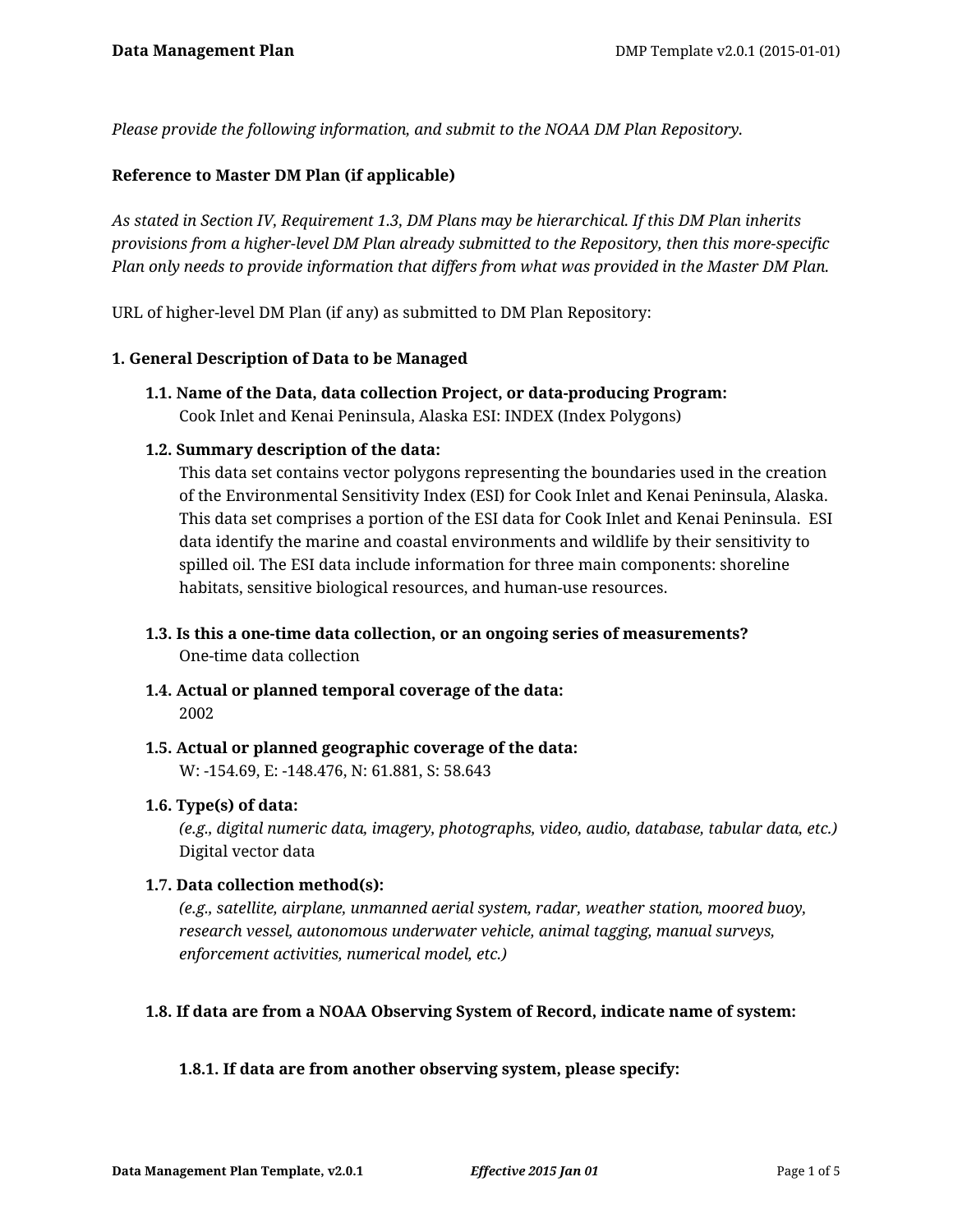## **2. Point of Contact for this Data Management Plan (author or maintainer)**

**2.1. Name:**

ESI Program Manager

- **2.2. Title:** Metadata Contact
- **2.3. Affiliation or facility:**
- **2.4. E-mail address:** orr.esi@noaa.gov
- **2.5. Phone number:**

### **3. Responsible Party for Data Management**

*Program Managers, or their designee, shall be responsible for assuring the proper management of the data produced by their Program. Please indicate the responsible party below.*

### **3.1. Name:**

ESI Program Manager

**3.2. Title:** Data Steward

### **4. Resources**

*Programs must identify resources within their own budget for managing the data they produce.*

## **4.1. Have resources for management of these data been identified?**

# **4.2. Approximate percentage of the budget for these data devoted to data management ( specify percentage or "unknown"):**

#### **5. Data Lineage and Quality**

*NOAA has issued Information Quality Guidelines for ensuring and maximizing the quality, objectivity, utility, and integrity of information which it disseminates.*

## **5.1. Processing workflow of the data from collection or acquisition to making it publicly accessible**

*(describe or provide URL of description):*

Process Steps:

- 2002-07-01 00:00:00 - The index polygons in this data layer were generated in Arc/ INFO, based on the coordinates of the extent of the study area.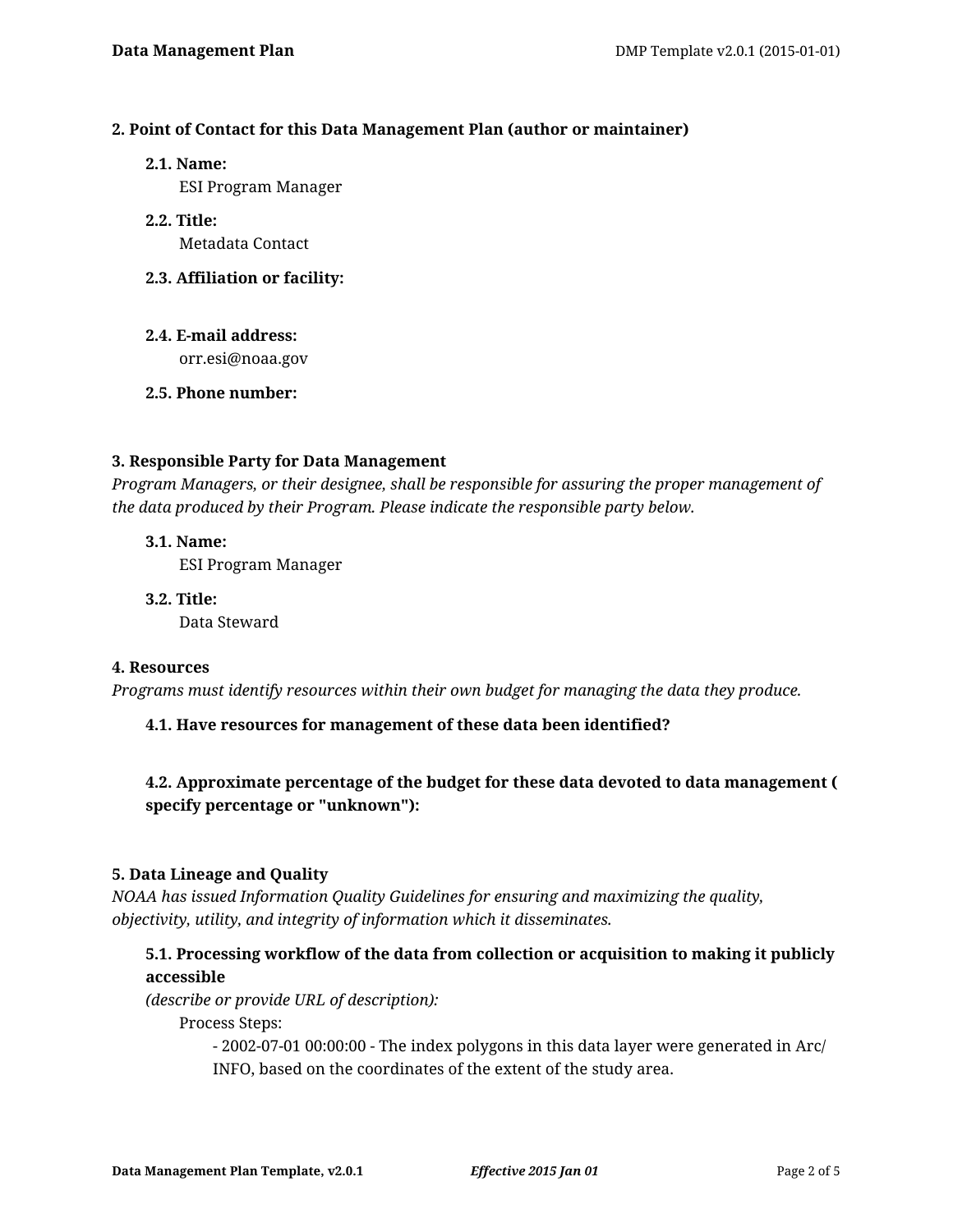**5.1.1. If data at different stages of the workflow, or products derived from these data, are subject to a separate data management plan, provide reference to other plan:**

**5.2. Quality control procedures employed (describe or provide URL of description):**

### **6. Data Documentation**

*The EDMC Data Documentation Procedural Directive requires that NOAA data be well documented, specifies the use of ISO 19115 and related standards for documentation of new data, and provides links to resources and tools for metadata creation and validation.*

#### **6.1. Does metadata comply with EDMC Data Documentation directive?** No

**6.1.1. If metadata are non-existent or non-compliant, please explain:**

Missing/invalid information:

- 1.7. Data collection method(s)
- 4.1. Have resources for management of these data been identified?

- 4.2. Approximate percentage of the budget for these data devoted to data management

- 5.2. Quality control procedures employed
- 7.1. Do these data comply with the Data Access directive?
- 7.1.1. If data are not available or has limitations, has a Waiver been filed?
- 7.1.2. If there are limitations to data access, describe how data are protected
- 7.2. Name of organization of facility providing data access
- 7.2.1. If data hosting service is needed, please indicate
- 7.4. Approximate delay between data collection and dissemination
- 8.1. Actual or planned long-term data archive location

- 8.3. Approximate delay between data collection and submission to an archive facility

- 8.4. How will the data be protected from accidental or malicious modification or deletion prior to receipt by the archive?

## **6.2. Name of organization or facility providing metadata hosting:**

NMFS Office of Science and Technology

## **6.2.1. If service is needed for metadata hosting, please indicate:**

#### **6.3. URL of metadata folder or data catalog, if known:**

https://www.fisheries.noaa.gov/inport/item/40279

#### **6.4. Process for producing and maintaining metadata**

*(describe or provide URL of description):*

Metadata produced and maintained in accordance with the NOAA Data Documentation Procedural Directive: https://nosc.noaa.gov/EDMC/DAARWG/docs/EDMC\_PD-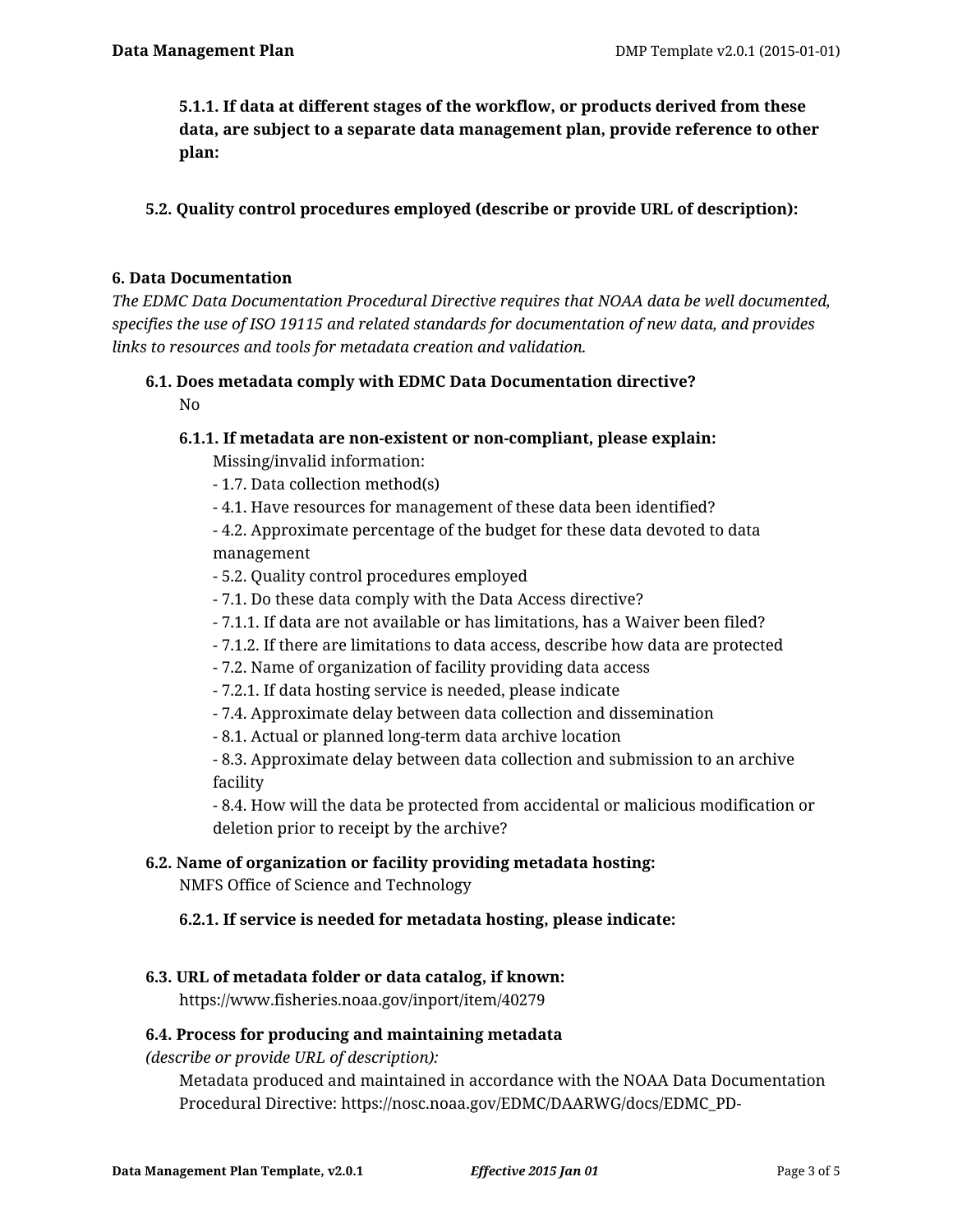Data Documentation v1.pdf

### **7. Data Access**

*NAO 212-15 states that access to environmental data may only be restricted when distribution is explicitly limited by law, regulation, policy (such as those applicable to personally identifiable information or protected critical infrastructure information or proprietary trade information) or by security requirements. The EDMC Data Access Procedural Directive contains specific guidance, recommends the use of open-standard, interoperable, non-proprietary web services, provides information about resources and tools to enable data access, and includes a Waiver to be submitted to justify any approach other than full, unrestricted public access.*

## **7.1. Do these data comply with the Data Access directive?**

# **7.1.1. If the data are not to be made available to the public at all, or with limitations, has a Waiver (Appendix A of Data Access directive) been filed?**

**7.1.2. If there are limitations to public data access, describe how data are protected from unauthorized access or disclosure:**

**7.2. Name of organization of facility providing data access:**

**7.2.1. If data hosting service is needed, please indicate:**

**7.2.2. URL of data access service, if known:**

#### **7.3. Data access methods or services offered:**

Contact NOAA for distribution options (see Distributor). ESI data are processed into multiple formats to make them useful to a wider community of GIS/mapping users. Distribution formats include ARC export, MOSS and Shape files, and MARPLOT map folders. An ArcView ESI project and ESI\_Viewer product are also included on the distribution CDs for ease of use of the ESI data. The database files are distributed both in the NOAA standard relational database format (see NOAA Technical Memorandum NOS ORCA 115) and in a simplified desktop flat file format. This metadata document includes information on both of these database formats.;

## **7.4. Approximate delay between data collection and dissemination:**

**7.4.1. If delay is longer than latency of automated processing, indicate under what authority data access is delayed:**